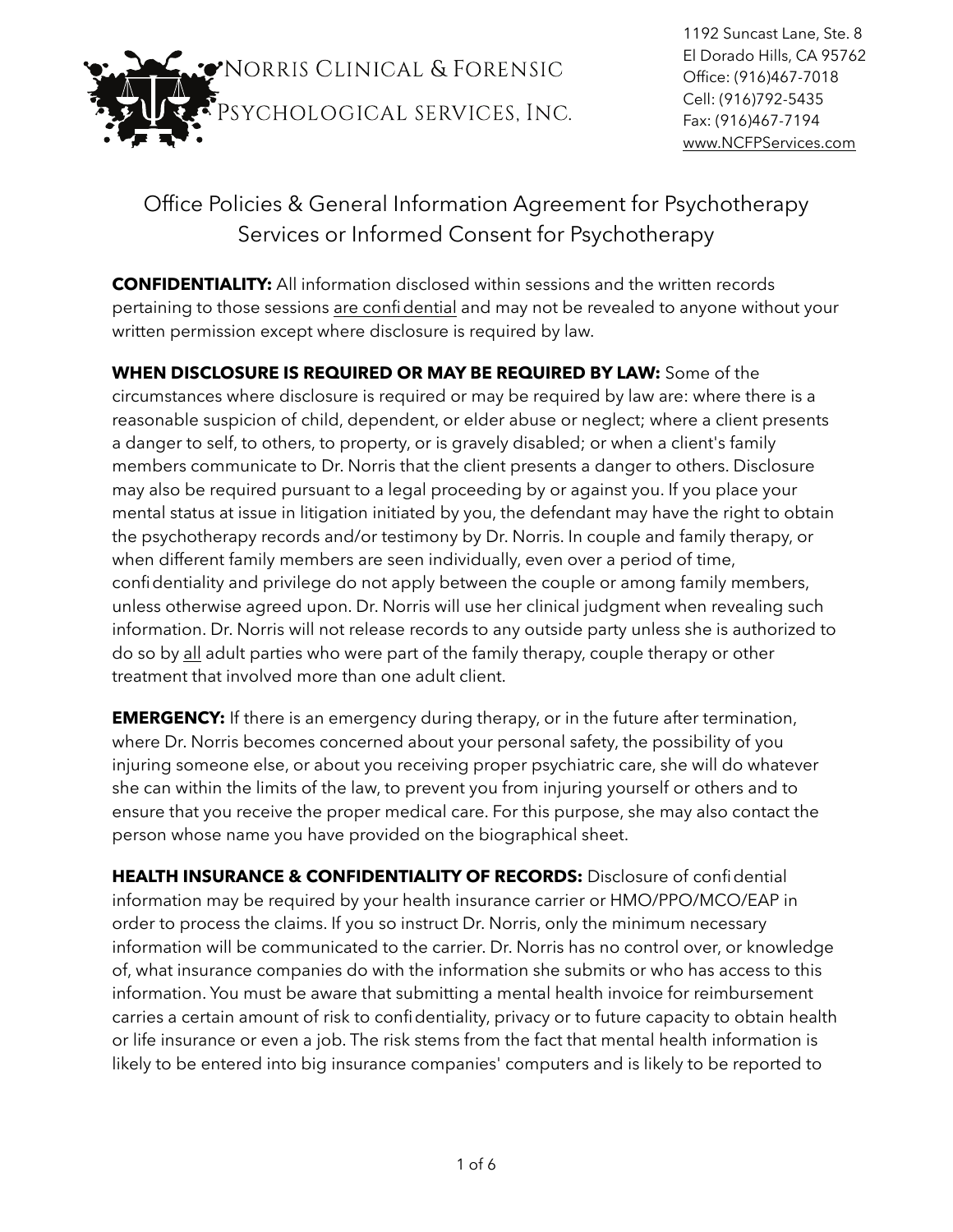the National Medical Data Bank. Accessibility to companies' computers or to the National Medical Data Bank database is always in question as computers are inherently vulnerable to hacking and unauthorized access. Medical data has also been reported to have been legally accessed by law enforcement and other agencies, which also puts you in a vulnerable position.

**LITIGATION:** Sometimes patients become involved in litigation while they are in therapy or after therapy has been completed. Sometimes patients (or the opposing attorney, in a legal case) want the records disclosed to the legal system. Due to the nature of the psychotherapeutic process and the fact that it often involves making a full disclosure with regard to many matters, clients' records are generally confidential and private in nature. Patients should know that very serious consequences can result from disclosing therapy records to the legal system. Such disclosures may negatively affect the outcome of custody disputes or other legal matters and may negatively affect the therapeutic relationship. If you or the opposing attorney are considering requesting Dr. Norris' disclosure of the records, Dr. Norris will do her best to discuss with you the risks and benefits of doing so. As noted in this document, you have the right to review your own psychotherapy records anytime. (See also relevant section above: "WHEN DISCLOSURE IS REQUIRED OR MAY BE REQUIRED BY LAW")

**CONSULTATION:** Dr. Norris consults regularly with other professionals regarding her clients; however, each client's identity remains completely anonymous and confidentiality is fully maintained.

**E–MAILS, CELL PHONES, COMPUTERS, AND FAXES:** It is very important to be aware that computers and unencrypted email, texts, and faxes communication (which are part of the clinical records) can be relatively easily accessed by unauthorized people and hence can compromise the privacy and confidentiality of such communication. Emails, texts, and faxes, in particular, are vulnerable to such unauthorized access due to the fact that servers or communication companies may have unlimited and direct access to all emails, texts and faxes that go through them. While data on Dr. Norris' laptop is encrypted, emails, texts and fax are not. It is always a possibility that faxes, texts, and email can be sent erroneously to the wrong address and computers. Dr. Norris' laptop is equipped with a firewall, a virus protection and a password, and she backs up all confidential information from her computer on a regular basis onto an encrypted hard-drive. Also, be aware that phone messages are transcribed and sent to Dr. Norris via unencrypted emails. Please notify Dr. Norris if you decide to avoid or limit, in any way, the use of email, texts, cell phones calls, phone messages, or faxes. If you communicate confidential or private information via unencrypted email, texts or fax or via phone messages, Dr. Norris will assume that you have made an informed decision, will view it as your agreement to take the risk that such communication may be intercepted, and she will honor your desire to communicate on such matters. Please do not use texts, email, voice mail, or faxes for emergencies.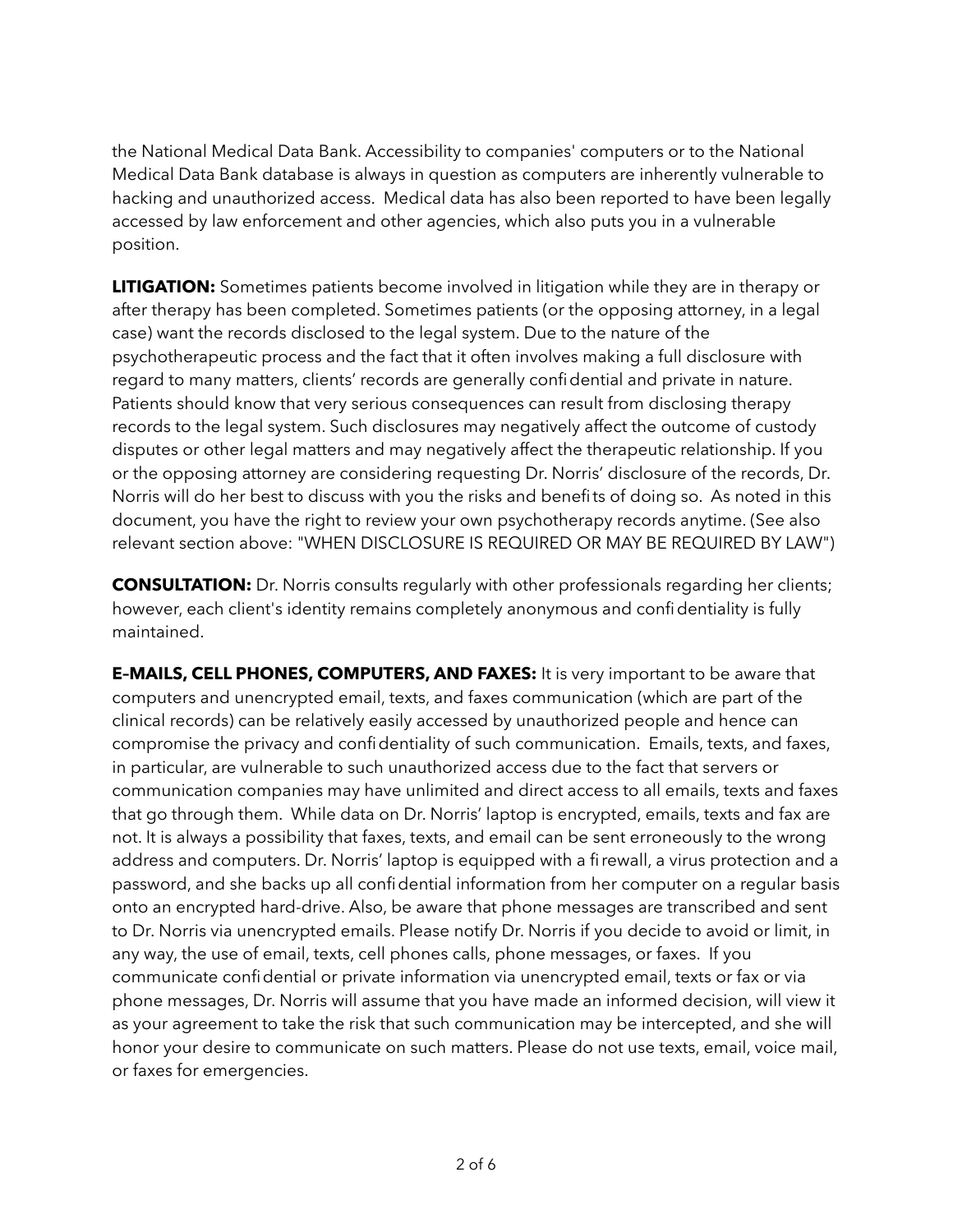**RECORDS AND YOUR RIGHT TO REVIEW THEM:** Both the law and the standards of Dr. Norris' profession require that she keep treatment records for at least 10 years. Please note that clinically relevant information from emails, texts, and faxes are part of the clinical records. Unless otherwise agreed to be necessary, Dr. Norris retains clinical records only as long as is mandated by California law. If you have concerns regarding the treatment records, please discuss them with Dr. Norris. As a client, you have the right to review or receive a summary of your records after requesting them in writing, except in limited legal or emergency circumstances or when Dr. Norris assesses that releasing such information might be harmful in any way. In such a case, Dr. Norris will provide the records to an appropriate and legitimate mental health professional of your choice. Considering all of the above exclusions, if it is still appropriate, and upon your request, Dr. Norris will release information to any agency/person you specify unless Dr. Norris assesses that releasing such information might be harmful in any way. When more than one client is involved in treatment, such as in cases of couple and family therapy, Dr. Norris will release records only with signed authorizations from all the adults (or all those who legally can authorize such a release) involved in the treatment. You will be charged your regular hourly rate for the time Dr. Norris spends gathering and sending your records as well as the costs for mailing and costs for copying at 15 cents per page.

**MINORS IN THERAPY:** If you are under eighteen years of age, please be aware that the law may give your parents or guardians the right to obtain information about your treatment and/ or examine your treatment records. It is my policy to request a written agreement from your parents or guardians indicating that they consent to give up access to such information and/ or, to your records. If they agree, I will provide them only with general information about our work together subject to your approval, or, if I feel it is important for them to know in order to make sure that you and people around you are safe. If I think it is appropriate, I will involve them if I feel that there is a high risk that you will seriously harm yourself or another/others. Before giving them any verbal or written information, I will discuss the matter with you, if possible. I will do the best I can to resolve any differences that you and I may have about what I am prepared to discuss.

**TELEPHONE & EMERGENCY PROCEDURES:** If you need to contact Dr. Norris between sessions, please leave a message at (916) 467-7018 and your call will be returned as soon as possible. Dr. Norris checks her messages a few times during the daytime only, unless she is out of town. If an emergency situation arises, indicate it clearly in your message and if you need to talk to someone right away call 24-hour Psychiatric Emergency Services El Dorado County: (530) 622-3345, National Suicide Prevention Lifeline: (800) 273-TALK(8255), or the Sheriff's Office: 911. Please do not use email for emergencies. Dr. Norris does not always check her email daily.

**PAYMENTS & INSURANCE REIMBURSEMENT:** Clients are expected to pay the standard fee per 50 minute session at the end of each session unless other arrangements have been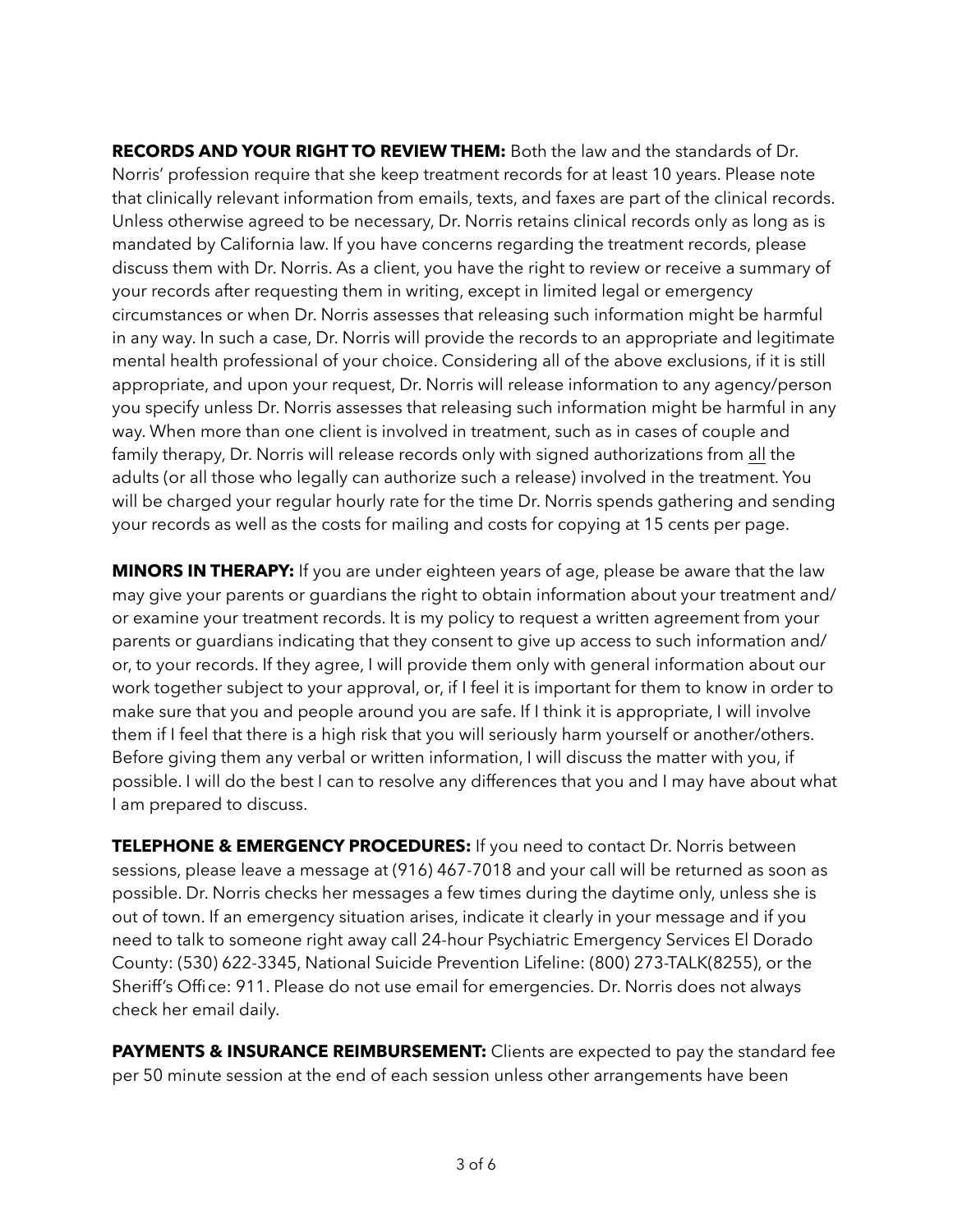made. Telephone conversations, site visits, writing and reading of reports, consultation with other professionals, release of information, reading records, longer sessions, travel time, etc. will be charged at the same rate, unless indicated and agreed upon otherwise. Please notify Dr. Norris if any problems arise during the course of therapy regarding your ability to make timely payments. Clients who carry insurance should remember that professional services are rendered and charged to the clients and not to the insurance companies. Unless agreed upon differently, Dr. Norris will provide you with a copy of your receipt on a monthly basis, which you can then submit to your insurance company for reimbursement, if you so choose. As was indicated in the section, *Health Insurance & Confidentiality of Records,* you must be aware that submitting a mental health invoice for reimbursement carries a certain amount of risk. Not all issues/conditions/problems, which are dealt with in psychotherapy, are reimbursed by insurance companies. It is your responsibility to verify the specifics of your coverage. If your account is overdue (unpaid) and there is no written agreement on a payment plan, Dr. Norris can use legal or other means (courts, collection agencies, etc.) to obtain payment.

**THE PROCESS OF THERAPY/EVALUATION AND SCOPE OF PRACTICE:** Participation in therapy can result in a number of benefits to you, including improving interpersonal relationships and resolution of the specific concerns that led you to seek therapy. Working toward these benefits, however, requires effort on your part. Psychotherapy requires your very active involvement, honesty, and openness in order to change your thoughts, feelings, and/or behavior. Dr. Norris will ask for your feedback and views on your therapy, its progress, and other aspects of the therapy and will expect you to respond openly and honestly. Sometimes more than one approach can be helpful in dealing with a certain situation. During evaluation or therapy, remembering or talking about unpleasant events, feelings, or thoughts can result in you experiencing considerable discomfort or strong feelings of anger, sadness, worry, fear, etc., or experiencing anxiety, depression, insomnia, etc. Dr. Norris may challenge some of your assumptions or perceptions or propose different ways of looking at, thinking about, or handling situations, which can cause you to feel very upset, angry, depressed, challenged, or disappointed. Attempting to resolve issues that brought you to therapy in the first place, such as personal or interpersonal relationships, may result in changes that were not originally intended. Psychotherapy may result in decisions about changing behaviors, employment, substance use, schooling, housing, or relationships. Sometimes a decision that is positive for one family member is viewed quite negatively by another family member. Change will sometimes be easy and swift, but more often it will be slow and even frustrating. There is no guarantee that psychotherapy will yield positive or intended results. During the course of therapy, Dr. Norris is likely to draw on various psychological approaches according, in part, to the problem that is being treated and her assessment of what will best benefit you. These approaches include, but are not limited to, behavioral, cognitive-behavioral, cognitive, psychodynamic, existential, system/family, developmental (adult, child, family), humanistic or psycho-educational. Dr. Norris provides neither custody evaluation recommendation nor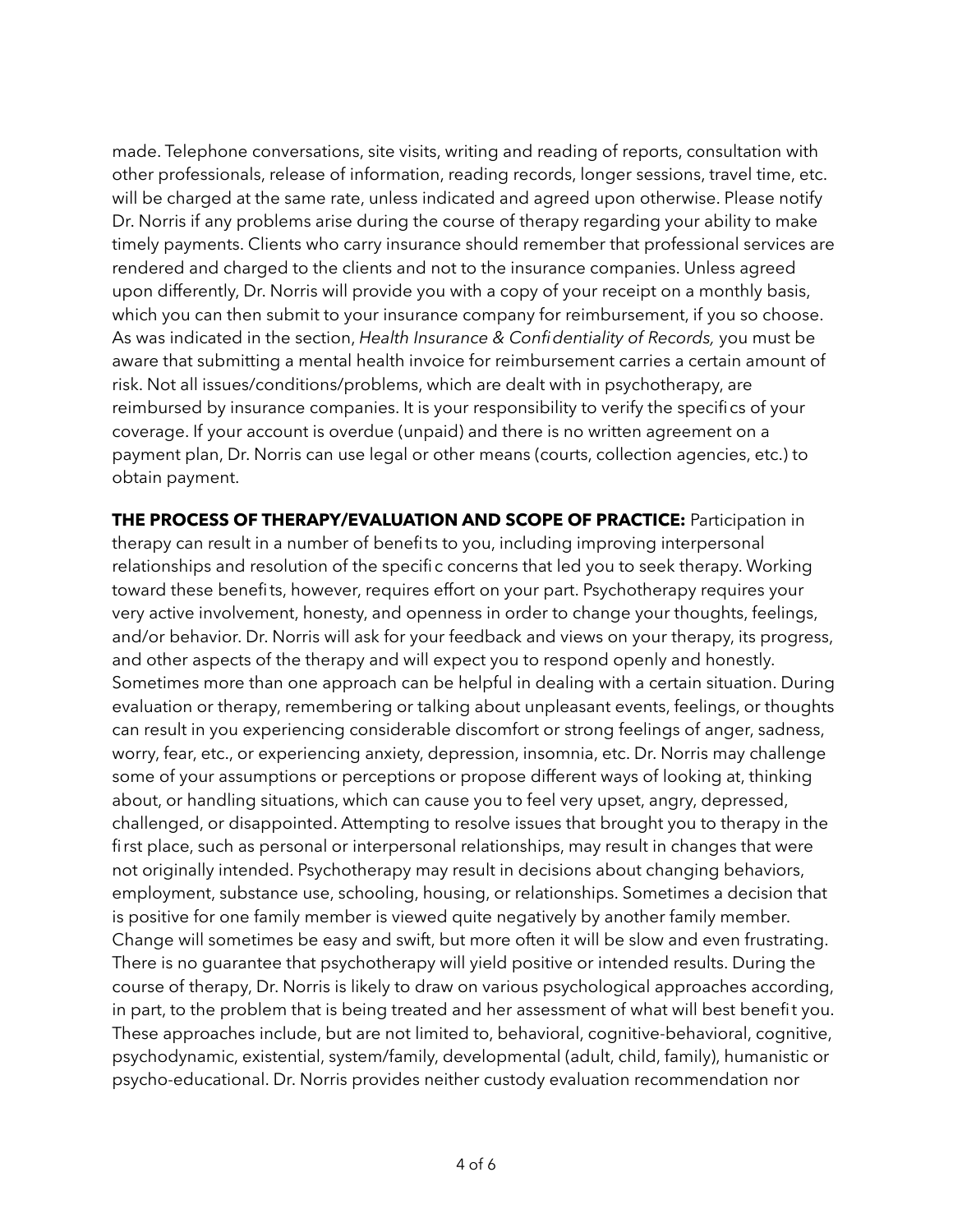medication or prescription recommendation nor legal advice, as these activities do not fall within her scope of practice.

**TREATMENT PLANS:** Within a reasonable period of time after the initiation of treatment, Dr. Norris will discuss with you her working understanding of the problem, treatment plan, therapeutic objectives, and her view of the possible outcomes of treatment. If you have any unanswered questions about any of the procedures used in the course of your therapy, their possible risks, Dr. Norris' expertise in employing them, or about the treatment plan, please ask and you will be answered fully. You also have the right to ask about other treatments for your condition and their risks and benefits.

**TERMINATION**: As set forth above, after the first couple of meetings, Dr. Norris will assess if she can be of benefit to you. Dr. Norris does not work with clients who, in her opinion, she cannot help. In such a case, if appropriate, she will give you referrals that you can contact. If at any point during psychotherapy Dr. Norris either assesses that she is not effective in helping you reach the therapeutic goals or perceived you as non-compliant or non-responsive, and if you are available and/or it is possible and appropriate to do, she will discuss with you the termination of treatment and conduct pre-termination counseling. In such a case, if appropriate and/or necessary, she would give you a couple of referrals that may be of help to you. If you request it and authorize it in writing, Dr. Norris will talk to the psychotherapist of your choice in order to help with the transition. If at any time you want another professional's opinion or wish to consult with another therapist, Dr. Norris will give you a couple of referrals that you may want to contact, and if she has your written consent, she will provide her or him with the essential information needed. You have the right to terminate therapy and communication at any time. If you choose to do so, upon your request and if appropriate and possible, Dr. Norris will provide you with names of other qualified professionals whose services you might prefer.

**DUAL RELATIONSHIPS:** Despite a popular perception, not all dual or multiple relationships are unethical or avoidable. Therapy never involves sexual or any other dual relationship that impairs Dr. Norris' objectivity, clinical judgment or can be exploitative in nature. Dr. Norris will assess carefully before entering into non-sexual and non-exploitative dual relationships with clients. It is important to realize that in some communities, particularly small towns, small communities, military bases, university campuses, spiritual and rehabilitation communities, etc., multiple relationships are either unavoidable or expected. Dr. Norris will never acknowledge working with anyone without his/her written permission. Dr. Norris will discuss with you the often-existing complexities, potential benefits and difficulties that may be involved in dual or multiple relationships. Dual or multiple relationships can enhance trust and therapeutic effectiveness but can also detract from it and often it is impossible to know which ahead of time. It is your responsibility to advise Dr. Norris if the dual or multiple relationship becomes uncomfortable for you in any way. Dr. Norris will always listen carefully